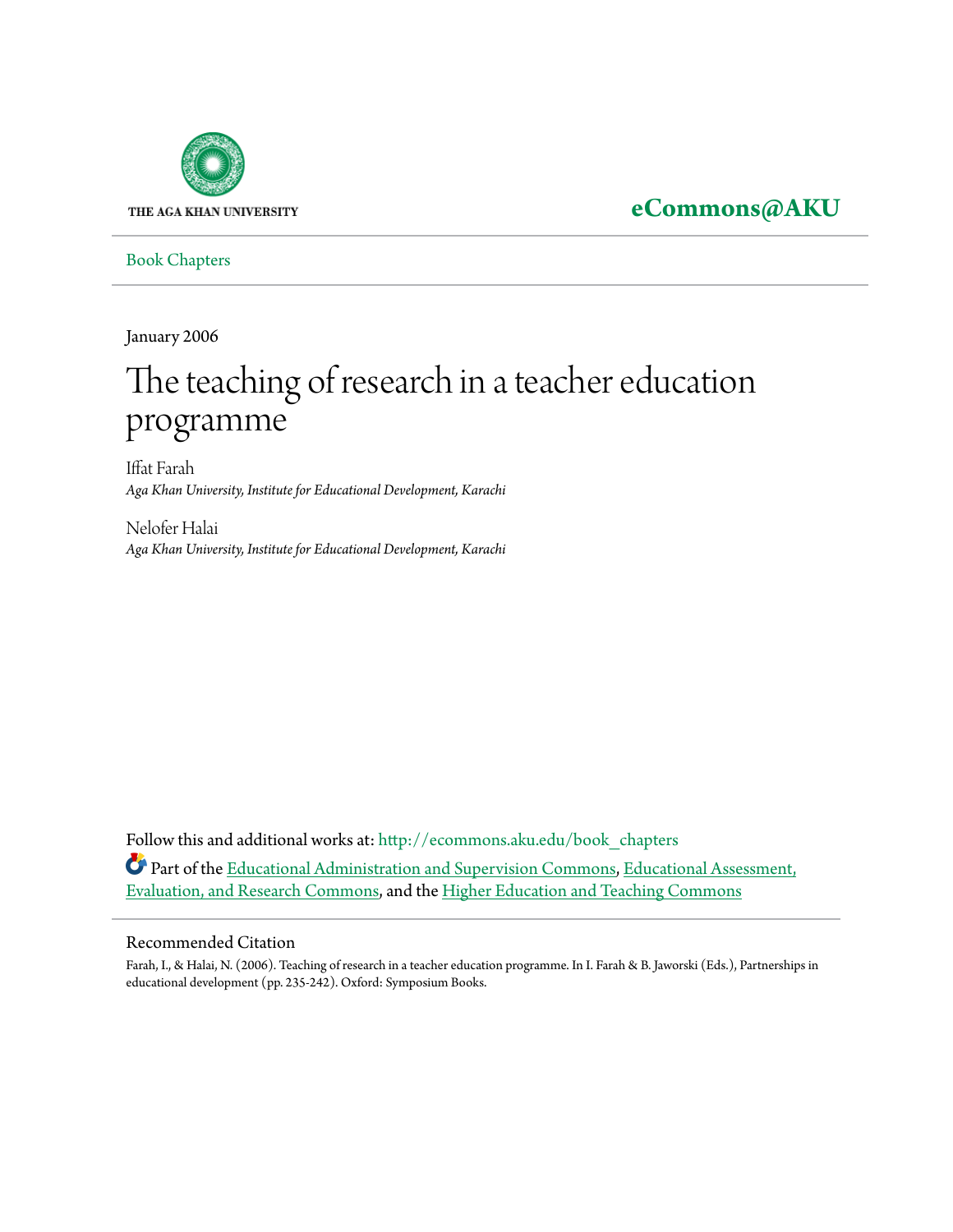CHAPTER 15

# **The Teaching of Research in a Teacher Education Programme**

# **IFFAT FARAH & NELOFER HALAI**

The Task Force that recommended the creation of the Institute for Educational Development at the Aga Khan University (AKU-IED) in Karachi, Pakistan called attention to the absence of reflection and inquiry in teacher preparation programmes and the lack of research-based knowledge about teaching and learning in Pakistan and other developing countries. The proposed AKU-IED programmes, particularly the M.Ed. in teacher education, were expected to improve this situation by integrating reflective practice across all courses and modules and by including a research component. The Task Force [1], advised that the research component in the M.Ed. should be based both on the prior experience of the course participants (CPs) and on their future roles as school-based teacher educators. It also recommended an emphasis on qualitative research methods because 'it accommodated greater cultural flexibility and consistency with current educational practice' (AKU-IED, 1991). This chapter will describe the evolution of the research component in the M.Ed. and discusses critical issues confronted in the process of preparing teachers to engage in academic research. We, the authors of this chapter, are faculty members who have participated in the development and teaching of the research component over 10 years. Writing this chapter has been an opportunity to share reflections on our experience and on more general issues of the teaching of research. However, to ensure that our analysis and interpretations of the issues were shared we sought feedback from faculty colleagues and some former students.

Developing a research course is generally challenging (Rouhani, 1999; Page, 2001); developing a research course in our context has been particularly so. Almost all CPs of the M.Ed. programmes have been teachers who have had little or no experience of conducting research or utilizing research knowledge. A tracking study of the IED's M.Ed. graduates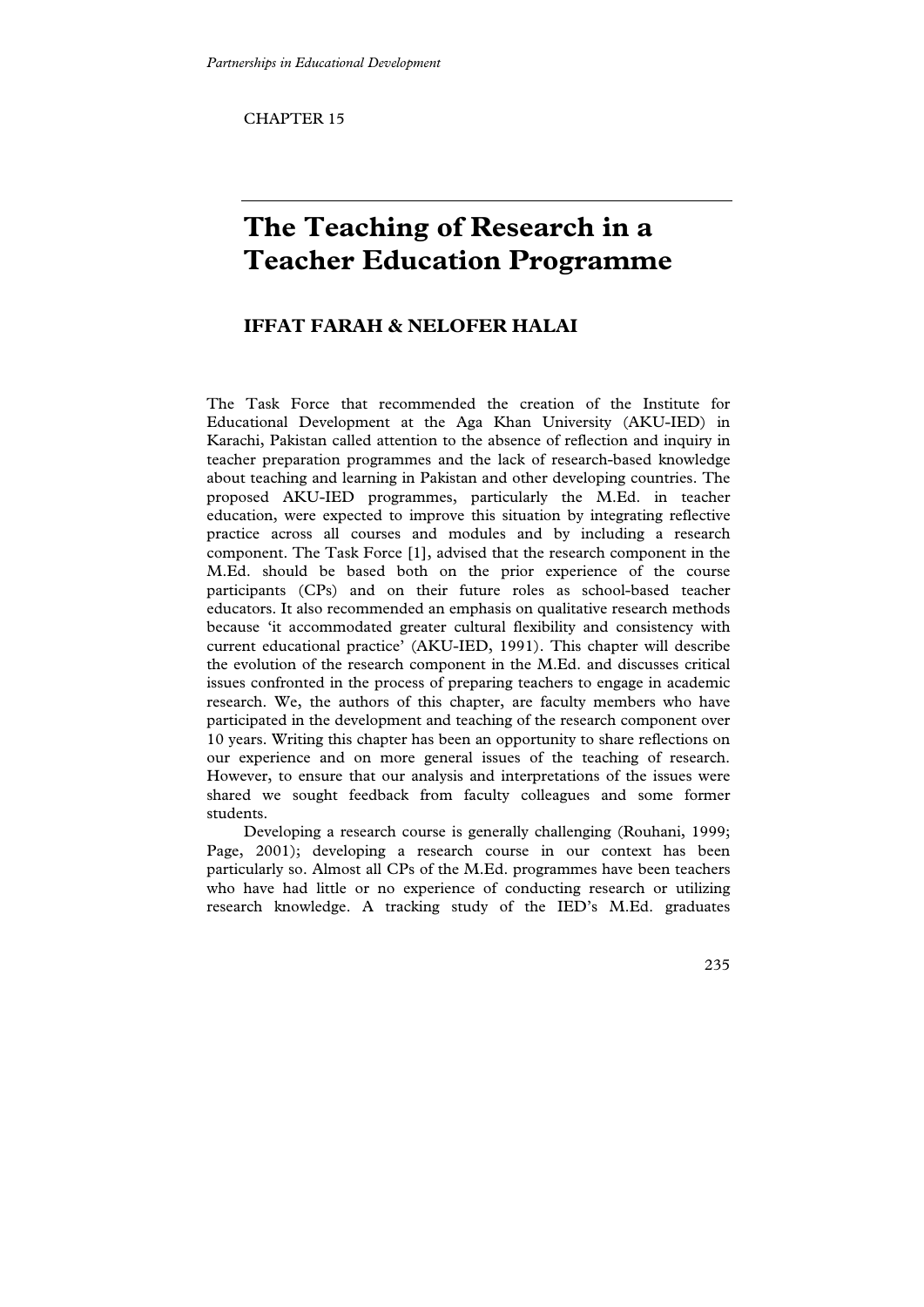(Siddiqui & Macleod, 2003) showed that not all of them become schoolbased teacher educators and very few engage in research after graduation. Within this context we have constantly grappled with questions such as what should be the purpose of teaching research to our students. Should all CPs, regardless of their interests, aspirations, and future needs, learn to do research anyway? Why should we teach research? What should we teach? How and how much should we teach? In the rest of this chapter we describe the development of the research component within the M.Ed. programme and our continuing struggle with these questions.

The research component in the first M.Ed. programme consisted mainly of a research-based dissertation carrying 15 credits (out of a total of 70 credits) and conducted after completion of course work. During their dissertation year, students in small groups read about particular research approaches and made a presentation on these in weekly seminars and some faculty led seminars on research methods were conducted during their visit to partner universities.[2] Some modules such as those in Mathematics and Social Studies engaged students in small-scale classroom action research. The dissertation required CPs to design, carry out and report a relatively small-scale research study. Following task force recommendations, the IED seemed to favour qualitative research methods. Consequently all dissertation research projects employed qualitative research methods. Almost all CPs conducted action research so that they themselves might try out a new teaching strategy or study the process of supporting one or more teachers to learn a new teaching strategy. At the end of the M.Ed. programme, the CPs gave feedback on the dissertation process. They strongly recommended that more attention be given to the teaching of research methods during the programme. Participants felt that they had been inadequately prepared to conduct the research for their dissertations and to learn from the process.

In response to students' feedback and recommendations received from external evaluators, some changes were made in the second programme. The teaching of research methodology was formalized by including a three-week segment on research methodology during course work. This was given a weighting of five credits, raising the total credits for the research component from 10 to 15. The three weeks on research methodology were integrated within a module titled Research for Teacher Learning and School Improvement. This integration reflected a belief that research is learnt best as you engage in it within a relevant content area. Students read about and had class discussions on various aspects of doing and assessing qualitative research. They were helped to formulate researchable questions in the areas of school improvement and teacher learning, to collect and analyse data, and report their research in a paper submitted at the end of the now extended course. The research papers were assessed for knowledge and understanding in the area of school improvement and teacher learning as well as on their understanding of research methodology. Student feedback on this programme brought forth several issues and problems. First, while students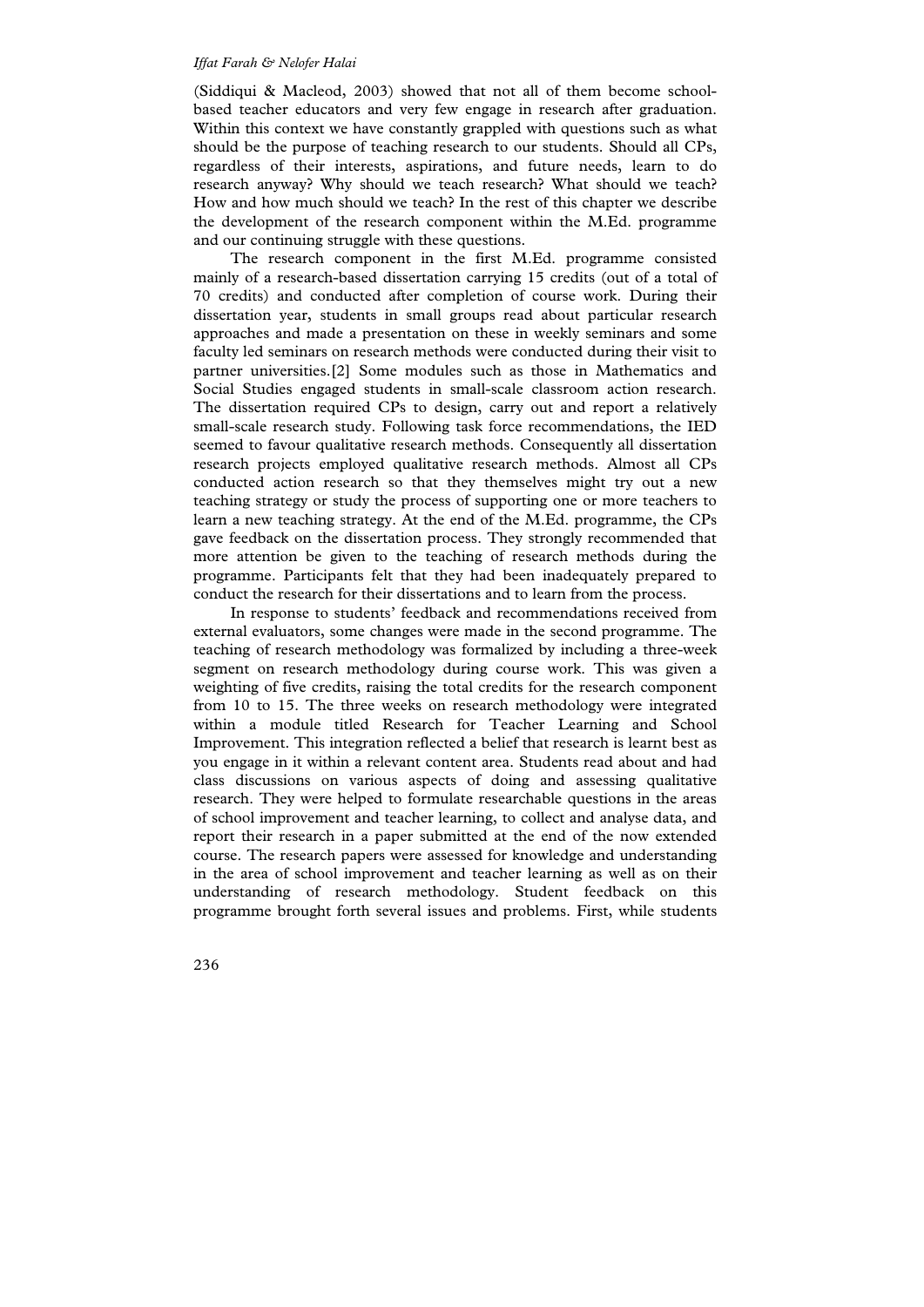appreciated the input and the opportunity to engage in a small research project before the dissertation, they felt overwhelmed by input on two other 'heavy content areas' coming at the same time. Second, their openness to learning from the process of conducting research was negatively influenced by the assessment procedures. The marks carried by the single assignment, assessing understanding of research methods as well as teacher learning and school improvement, and the limited time available for reflecting on and learning from the research process were also concerns for both the faculty and students. Third, students found the readings on research paradigms and theoretical issues in qualitative research extremely difficult in terms of the ideas presented and language used in them.

The research training component was restructured as a result of this feedback. A separate course on qualitative research methodology was developed with the aim of preparing students to conduct their dissertation research using qualitative designs. The course introduced the underlying assumptions and principles of qualitative methodology and engaged students in tasks such as developing research questions, conducting qualitative interviews with their colleagues or other teachers on campus, doing observation exercises, selecting and justifying the sample and methods of data collection for particular questions. Simpler introductory readings on qualitative research were assigned. Students were encouraged to develop the work done in this course into a dissertation proposal. This was very clearly a general and introductory course. The faculty teaching it expected that students could go on to learn a particular method such as action research or case study during the planning and conduct of the research project for their dissertation.

Students seemed to find this 'how-to-do research' approach helpful in preparing better, or at least making them feel better prepared, for the dissertation task. However, duration of the module, namely three weeks, was still considered too short for the purpose. Other issues also began to emerge. There were faculty concerns about students' ability to read, understand, and use published research papers and about the exclusive focus on qualitative methodology. Faculty members recommended that the course should be expanded to address these. In response, a seminar series was included in the second year of the two-year M.Ed. where faculty were invited to present their own research, particularly explaining the research design. The seminars were useful to some extent although some faculty continued to feel the need for more input to help understand and, to some extent, use quantitative methods. The demand for more preparation before the dissertation continued to be made. For the faculty offering the research module, teaching both theoretical underpinnings and principles and processes within a short time was, to say the least, extremely challenging. On the one hand, they felt that unless students understood the basis for the different methodologies they would be unable to design and conduct good quality research; on the other hand, they were acutely aware that the students did not have the educational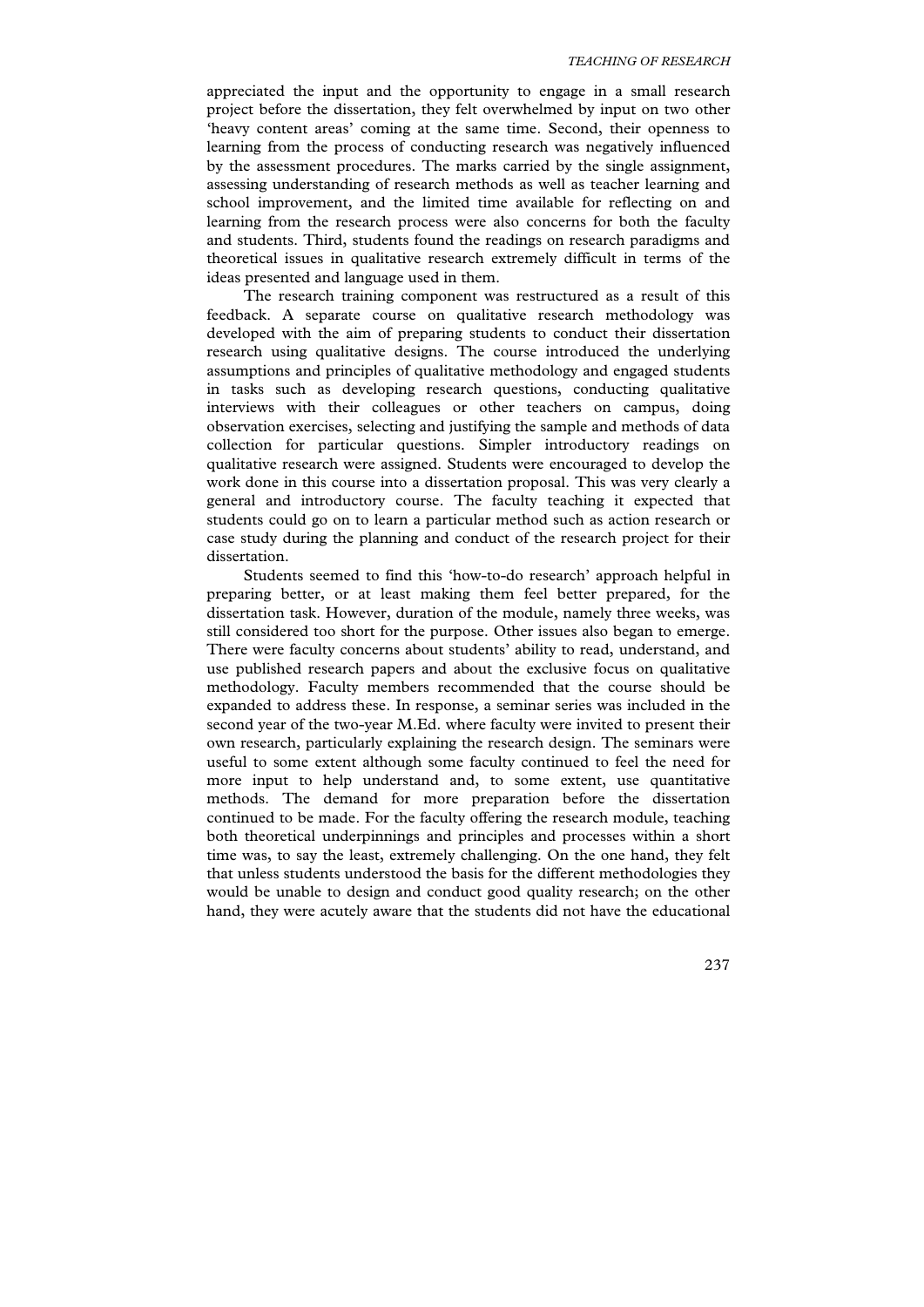background to develop this understanding in the relatively short available time.

The next M.Ed. programme included a new non-credit module called Educational Inquiry in its first year. This module aimed to develop an understanding of the significance of inquiry in education, and to enable CPs to become critical consumers of educational research within both qualitative and quantitative paradigms. While the aims and objectives of this module have remained the same over the past 10 years, new components have been introduced such as some basic statistics for use as tools in the analysis, organization and processing of data. To further alleviate concerns about the exclusive focus on qualitative research methods in the credit-bearing course, some input on quantitative research was included in the module. However, feedback from students confirmed faculty fears that to cover both qualitative and quantitative approaches in the limited time was a very ambitious undertaking. The approach being currently taken is to offer Educational Inquiry (an introduction to research paradigms) as a credit-bearing course in the first year of the programme. Plans are also being discussed to allow students to make a decision about the kind of research they wish to engage in by choosing either a qualitative or a quantitative methods course in the second year. The purpose of developing two separate courses for two full semesters will be to provide the time and focus needed to understand a particular paradigm better.

These developments of the research courses in the M.Ed. programme show a shift from an initial focus on classroom action research to a broader view of general educational enquiry. The initial aim was to prepare teachers and teacher educators to study their own practices or to conduct research for the improvement of classroom practice. The shift was towards the more generic course work to prepare educationists, located inside or outside schools, who can conduct research on broader educational issues. There was also a shift in the view about learning how to carry out research. The first few programmes reflect the view that one learns research mainly by doing research (thus the mini studies during certain modules and the dissertation). The later programmes suggest or assume that one can learn about research practice from theory and others' experiences prior to engaging in research. Commonly, research methods courses combine the two by requiring some research project within a research methods course (Glesne & Web, 1993). The separation of the research project and fieldwork (done during the dissertation) from the taught course has contributed to an increasing perception, particularly among students, that the dissertation is the opportunity to demonstrate what has already been learned in course work rather than being itself an opportunity to learn. This has resulted in an almost exclusive focus of the CPs on the dissertation output itself rather than on the process.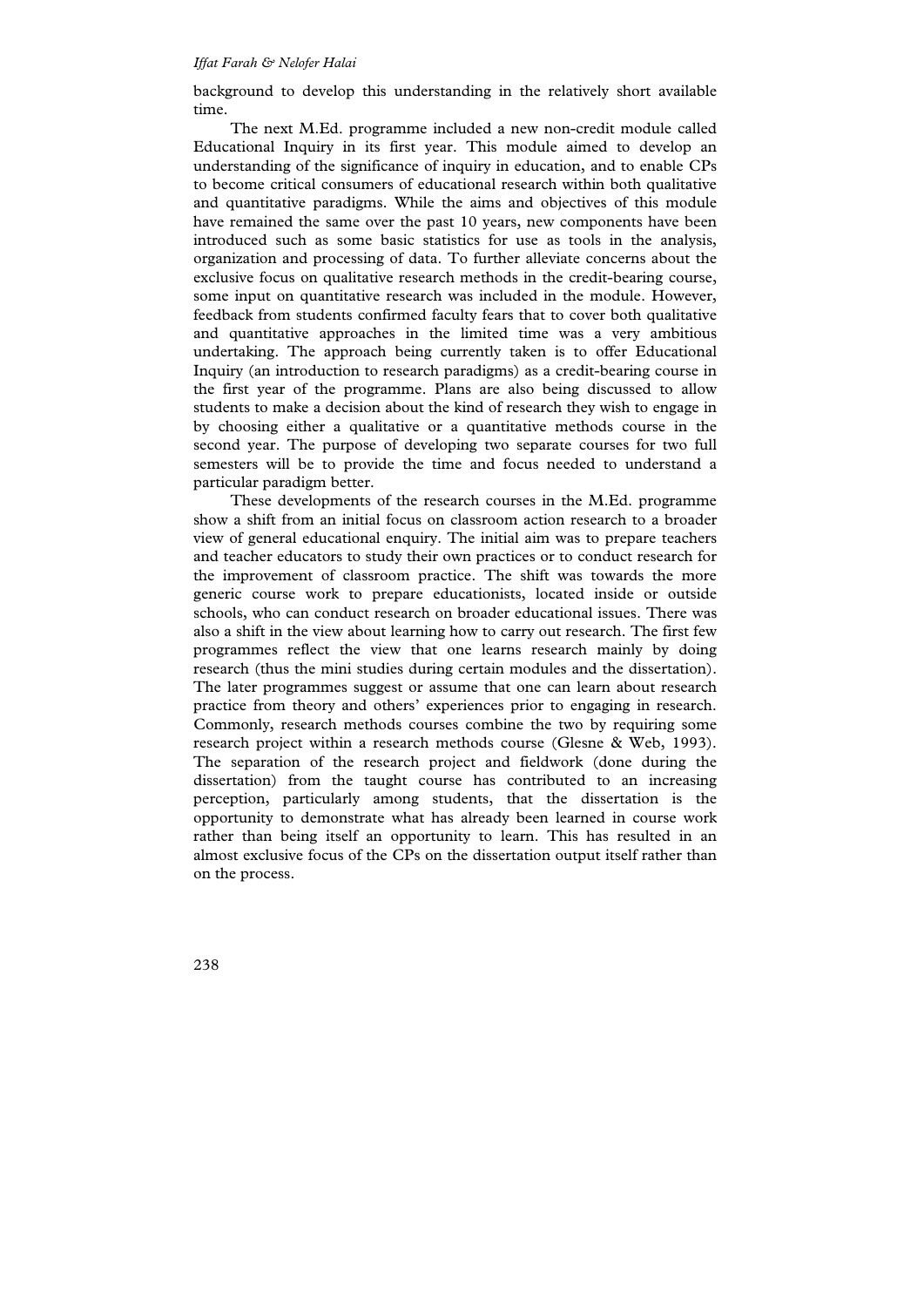# **The Dissertation**

All students in the M.Ed. programme are required to submit a researchbased dissertation. From the students' perspective this is a most important and high status activity for several reasons: it carries 25% of the total credit hours; it is seen as the culmination of the M.Ed. programme; and it may facilitate access to a Ph.D. programme. Although students have read about, discussed and practised various parts of the process of doing research (for example, formulating a research question and carrying out an interview and observations), the dissertation research is their first experience of engaging in a research study largely independently, and of writing an extended research report. They face difficulties in making decisions and having to rationalize and justify every decision. They also find it hard to believe that they should learn from the research process as they experience it and write about this learning in their dissertations; their assumption is that the dissertation should tell the corrected and sanitized process. Other difficulties are in transforming their findings into knowledge (putting discrete findings together) and in accepting that the knowledge they create through research is legitimate knowledge. Students feel more comfortable supporting their claims with the literature they have read than with the data they have collected. The dissertation process, along with the M.Ed. programme in general, creates a struggle for the students between new views of knowledge, processes of knowing and the culturally salient concepts about what is valuable knowledge and how it is acquired (from authority normally symbolized by the book). This later form of knowledge (often seen as given, authoritative and unquestionable knowledge) has been learnt from schools and from society in general. As one of our graduates said quite expressively, 'as teachers we never feel that we can generate valuable knowledge, we are recipients of knowledge from authority. The systems leave very little room for us; there is a sense of powerlessness' (personal conversation). This issue is discussed further in Chapter 16.

Another significant challenge is posed by the difference in perspectives of the teacher and the researcher. McIntyre (1997) pointed out that teachers are not trained to be researchers so that 'it seems unreasonable to demand of teachers that they be researchers as well as teachers, when the expertise required for the two activities is so different' (p. 132). The CPs are teachers and bring their identity, perspectives and moral values with them. Most courses in the programme expect students to review and refine their perspectives but not necessarily to set them aside. The research component seems to require such a setting aside. In a paper about the problems of preparing educational researchers in a doctoral programme, Labaree (2003) points out that the professional practice of researchers is sharply different from the professional practice of teachers. Teachers have a normative and moral perspective and are concerned with solving problems, and doing what is best for the students. They often find it difficult to discard this perspective and adopt a researcher's analytical perspective, concerned with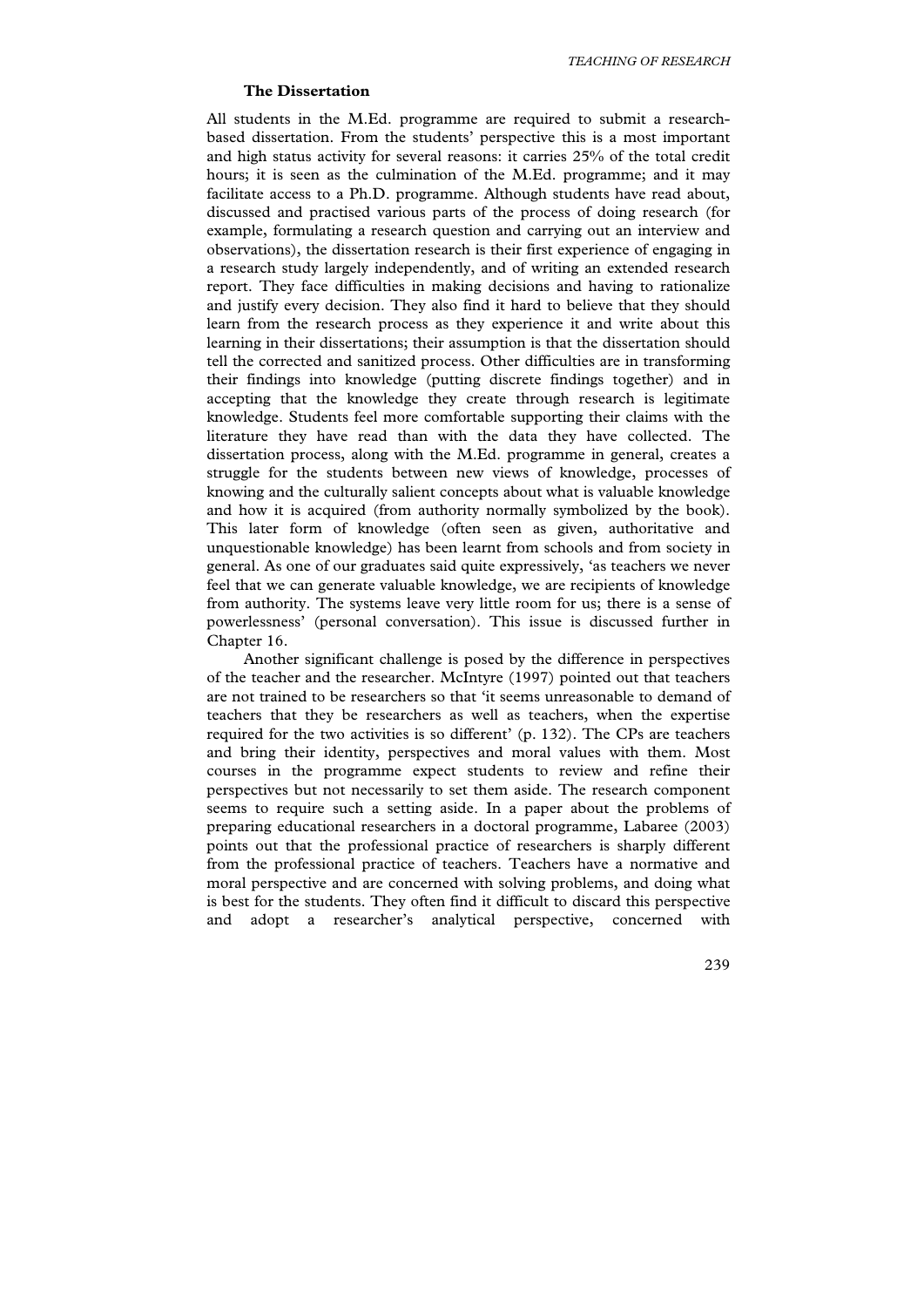understanding what is happening and why it is happening first. In Labaree's experience 'this reluctance often leads students in education doctoral programmes to shift the discourse about educational issues from what is to what should be, looking for practical solutions before explaining the problem (Labaree, 2003, p. 18). We have similar experiences in the M.Ed. programme. The CPs are often unable to make the analysis and understanding of a phenomenon their primary concern. Their immediate response to data is a critique of what they have seen or heard and recommendations to fix the situation. This difference in perspectives does not suggest that teachers cannot or must not engage in research. In fact there are very strong arguments for why they should. Cochran-Smith & Lytle (1993) for instance argue that teacher inquiry can make a very significant contribution to the generation of knowledge about teaching, learning and classrooms. That contribution can be useful for the teachers' own practice, for the practice of the immediate community of teachers and for the larger community. Teachers can bring a 'truly emic, or insider's perspective that makes visible the ways that students and teachers together construct knowledge and curriculum' (p. 43).

A majority of the students find writing the dissertation in English a very daunting task. However, often, it is not only a matter of not knowing the language well enough. Other academic skills such as the abilities to think and conceptualize, to seek connections, synthesize and analyse are difficult for many students. These skills are not part of the repertoire of the majority of participants at the time of entry to the course. While they improve during a year and a half, problems at various levels of severity still exist. Inadequate skills of writing in English and a perception that they must adopt a rather stereotypical*, classy* academic style (Becker, 1986) often lead students to adopt a writing style which is difficult to follow. The dissertation has to be delivered within a given amount of time and the challenge is both to learn about research and about writing research. These, of course, are closely connected tasks particularly if one is doing qualitative research (Glesne & Web, 1993; Labaree, 2003).

The successful completion of a research project typically needs several kinds of expertise. These include: (1) expertise in the substantive areas of the research; (2) expertise of selecting and using appropriate methods; (3) expertise in knowledge of the context in which the research is conducted; (4) personal experience; and (5) expertise in effectively presenting the findings and conclusions (Sandelowski, 1998). Our experience of students' dissertation writing shows that while lack of one or more of the above skills may create problems, it is the bringing together of all of these to the process of completing the research project that poses the major challenge.

Despite all these difficulties, students' feedback suggests that they greatly value the dissertation as an opportunity to synthesize what they have learned over the entire M.Ed. programme. Although such feedback is encouraging for the faculty and the programme, we need to clarify better the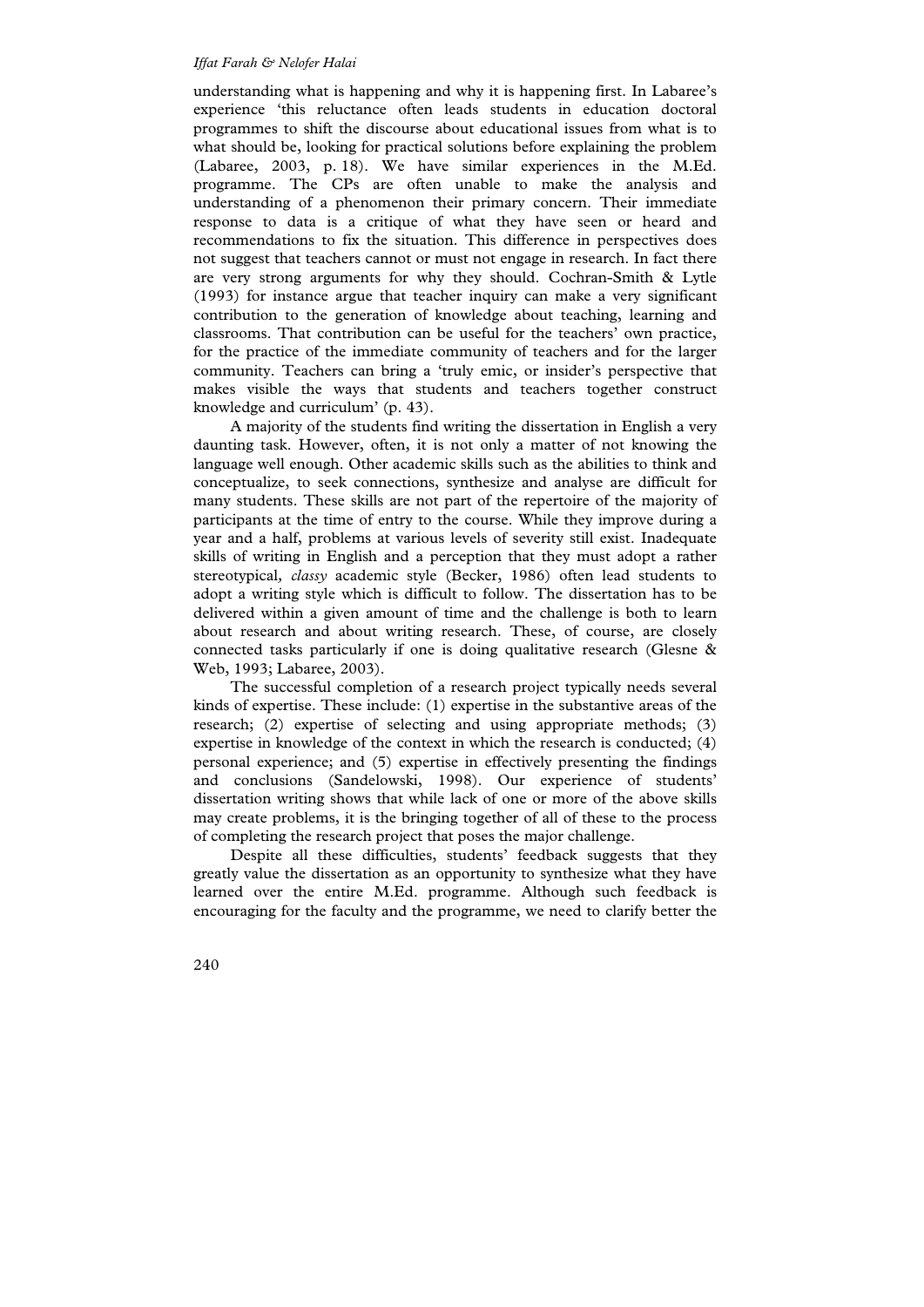purpose of teaching research and the specific learning outcomes of the dissertation process. Research-related outcomes are rarely directly evident in the students' work after graduation and most graduates have not engaged in research after programme completion.

The faculty also acknowledges the value of the research methods course and the dissertation. However, there is continuing discussion and debate about the purpose and nature of the research component. Should the research component be a necessary input in the preparation of professional teachers? Do teacher educators or educational managers require the research component? Should the research component be provided only for only educational researchers and future scholars? Surely we cannot have one response for all CPs given the different roles they might take on after graduation. According to a recent proposal future M.Ed. programmes will offer a compulsory course in educational inquiry. Beyond this course, students may opt to prepare further as educational researchers by taking another research methods course and completing a research-based dissertation or they may choose to carry out a development project in a classroom, school or school system, and write a report on the outcomes of the project.

#### **Notes**

- [1] The task force recommendations were guided by a paper written by a faculty member of a partner university.
- [2] CPs in the first programme were sent to the two partner universities, Oxford University in the United Kingdom and the University of Toronto in Canada, for nine weeks towards the end of the second year. The purpose of the visit was to study teacher education and school improvement in a different context and to use the library resources at these universities. Since the IED library resources at that initial stage were minimal, students were asked to conduct the literature review on the topic of their dissertation while they were at the partner universities.

#### **References**

- AKU-IED (1991) *A Proposal of AKU Board of Trustees: first Task Force report*. Karachi: AKU-IED.
- Becker, H.S. (1986) *Writing for Social Scientists*. Chicago: Chicago University Press.
- Cochran-Smith, M. & Lytle, S. (1993) *Inside Outside: teacher research and knowledge*. NewYork: Teachers College Press.
- Glesne, C. & Web, R. (1993) Teaching Qualitative Research: who does what? *Qualitative Studies in Education*, 6(3), pp. 253-266.
- Labaree, D. (2003) The Peculiar Problems of Preparing Educational Researchers, *Educational Researcher*, 32(4), pp. 13-22.